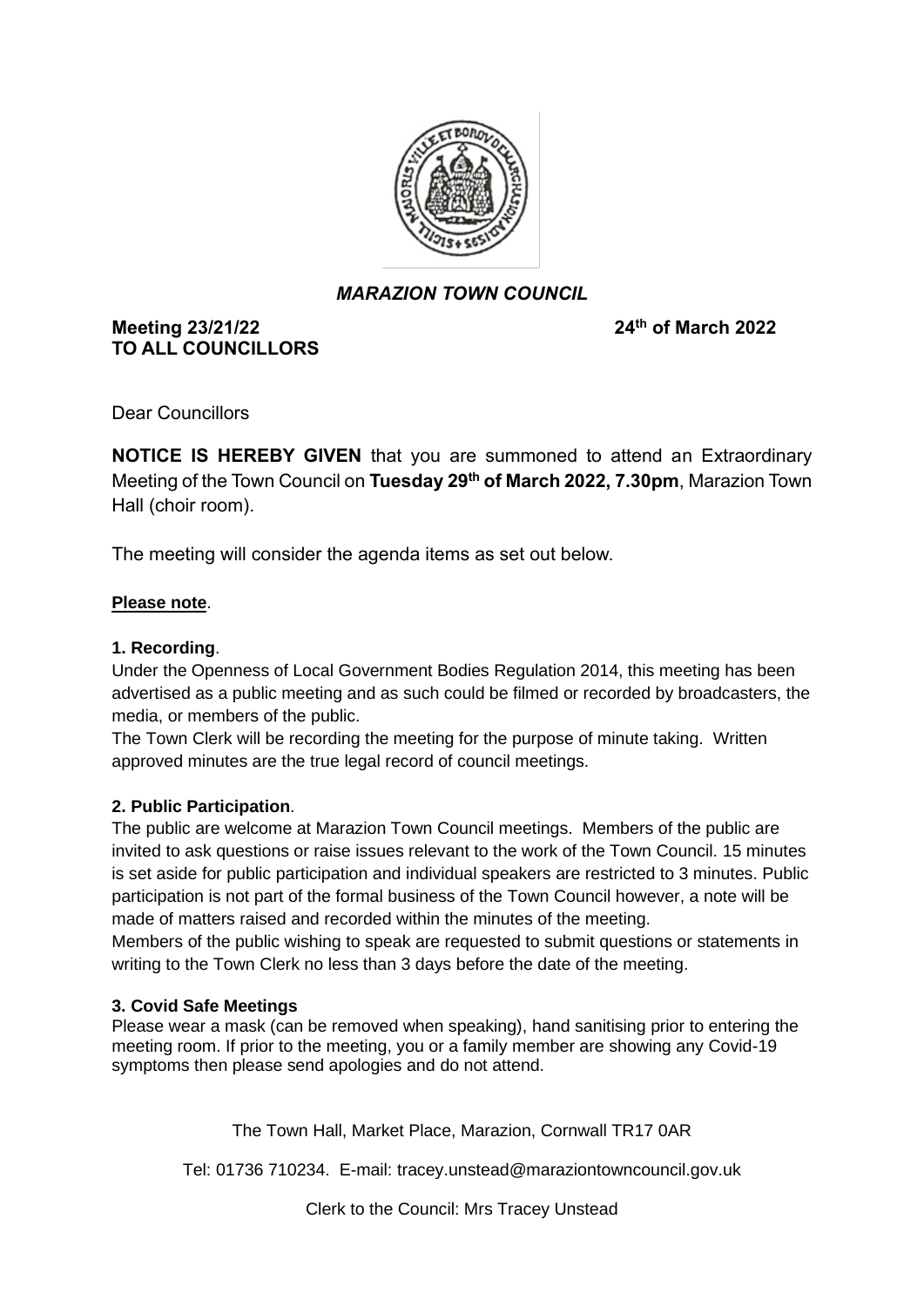**AGENDA Part I (Open to the public)**

## **1 Apologies**

To receive, record and where requested approve, the reason for the apology of absence.

## **2 Public Participation**

## **3 Declarations of Interest**

To declare any disclosable interests relating to the items of business on the agenda.

#### **4 Dispensations**

To receive and consider any requests for dispensation (if any)

## **5 Mayors Report/Matters of Urgency**

To consider items which, in the opinion of the Chairman of the Council should be considered by the meeting as matter of urgency (if any). Any items not listed on the agenda and decisions made may be open to legal challenge.

#### **6 Planning**

## **a) Applications for Planning Permission**

## i **Application PA22/00960**

**Proposal Outline application for erection of up to 4 dwellings/domestic** garages with all matters reserved **Location** Land Adj To Bosworgy Turnpike Road Marazion Cornwall **Applicant** H And A Edwards And Thomas **Grid Ref** 152731 / 3052 <http://planning.cornwall.gov.uk/online-applications>

#### **7 Minutes of the Council meeting held on Tuesday 22nd March 2022.**

To consider, approve and sign the minutes of the Town Council Meeting held on Tuesday 22<sup>nd</sup> March 2022

## **8 Finance** – to resolve to approve: -

## **a) Statement of Accounts – as per bank statements 24th March 2022.**

| Community               | £100.00     |
|-------------------------|-------------|
| <b>Business Premium</b> | £110,243.16 |

The Town Hall, Market Place, Marazion, Cornwall TR17 0AR

Tel: 01736 710234. E-mail: tracey.unstead@maraziontowncouncil.gov.uk

Clerk to the Council: Mrs Tracey Unstead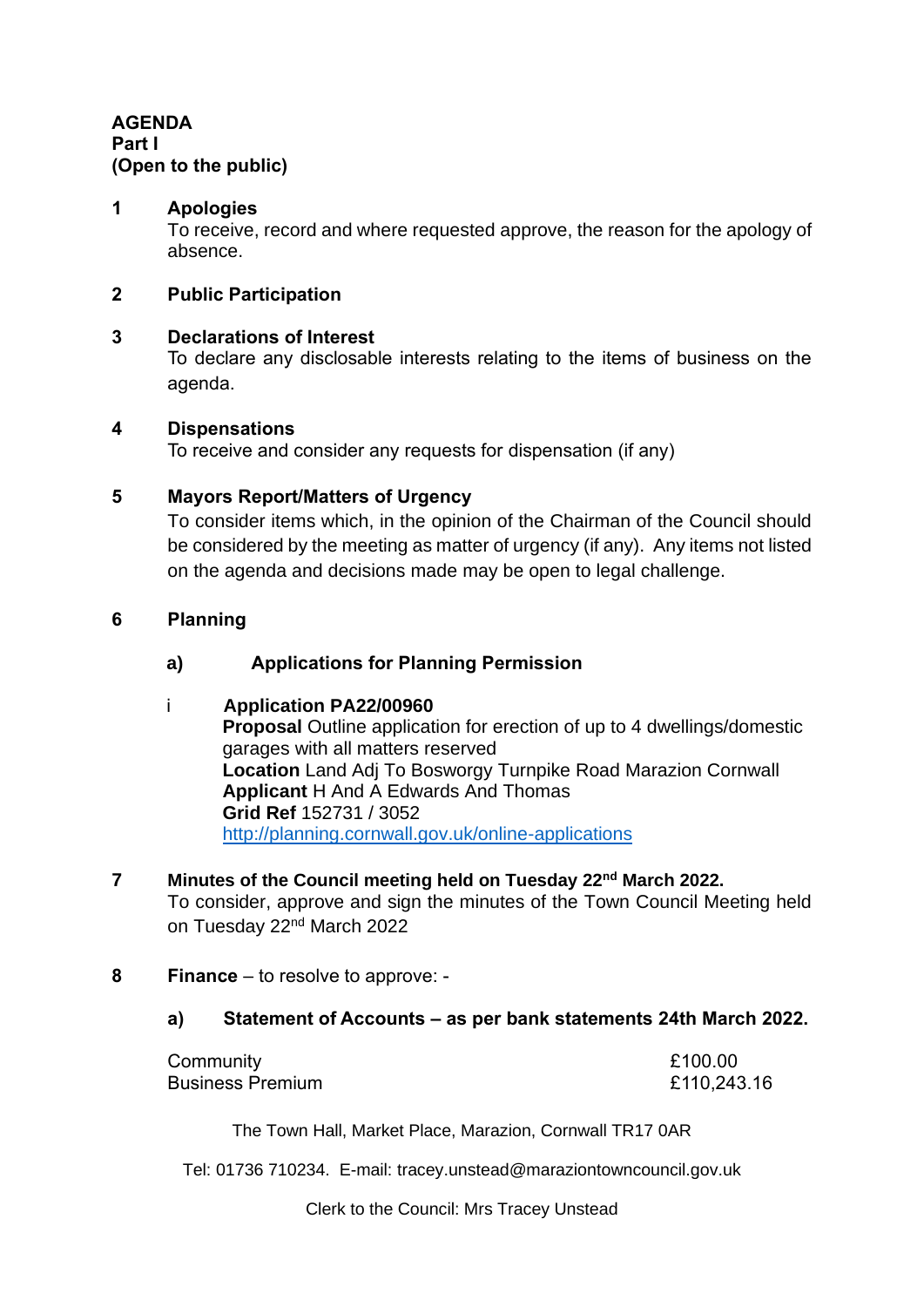|   |    | *NS& I (Earmarked Reserves)                                                             | £151,054.19       |
|---|----|-----------------------------------------------------------------------------------------|-------------------|
|   | b) | <b>Accounts for Payments</b><br><b>St Aubyn Estates Lease Allotments</b>                | £80.00            |
|   | C) | <b>Receipts</b><br><b>None</b>                                                          |                   |
|   | d) | <b>Direct Debits</b><br><b>British Gas electric West End</b>                            | £49.06            |
|   | e) | <b>Pre-payments</b><br><b>ID Card Centre</b><br>Jewsons materials Beacon Brazier repair | £70.19<br>£150.60 |
| 9 |    | The Freedom of Information Act 2000.                                                    |                   |

Deems that all information held by this Council should be freely available to the public unless it falls under one of 23 exemptions.

## **10 Data Protection Act 2018**

Precludes this authority from publishing the names, addresses or other private information of individuals unless written permission is given by the individual for such details to be made public.

Therefore, where necessary, personal details have been removed from the papers attached to ensure that information held is available, but individuals are protected.

# **11 Part II**

**(Private)**

**Items which may be taken in the absence of the public and press on grounds that Exempt information may be disclosed as defined in the Local Government Act 1972 and Public Bodies (admissions) Act 1960.**

To move that in the view of the confidential nature of the business to be transacted viz; information where public disclosure at this time may be prejudicial to the good business of the Council, it is in the public interest that they be temporarily excluded, and they are instructed to withdraw in accordance with Standing Order 3d

# **12 Lease Folly Field Car Park.**

# **13 Other Parking Provision Marazion**

Tracey Unskad.

Tracey Unstead

The Town Hall, Market Place, Marazion, Cornwall TR17 0AR

Tel: 01736 710234. E-mail: tracey.unstead@maraziontowncouncil.gov.uk

Clerk to the Council: Mrs Tracey Unstead